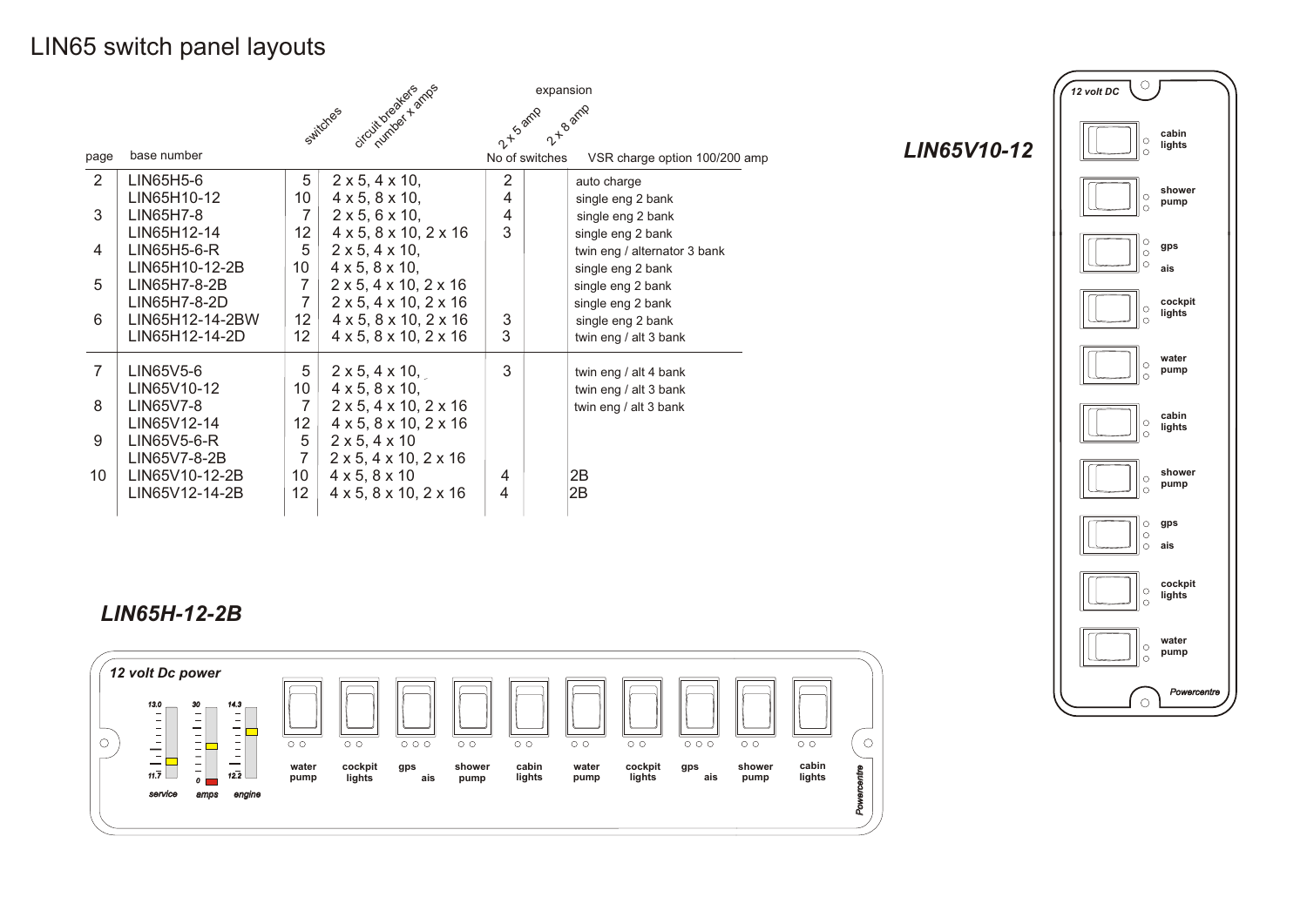

Circuit breakers .... 2 x 5 amp ( switch 3 ) 4 x 10 amp

size 130 mm x 65 mm x 40mm switches ... ... 5 output circuits .. . 6

 option ........... 6 x 5 amp ( switch 2,3 & 4 ) 2 x 10 amp

### 12 volt compact linier horizontal range

Powercentre switch panel templates, full size drawing allowing test installation for the proposed location.

Switches have a blue dot to indicate power on and a red dot indicates circuit breaker trip, some switches have a option to fit two independent circuit breakers in the output, switch legends illuminate white, panels are available in a choice of colour on a white or black base.

Remote circuit breaker controlled by switch and operation displayed via switch on panel, available as 20 amp,30 amp, 40 amp ans 55 amp.

Switch legends are engraved to suit customer requirements, drawings give indication of the number and character size available. E-mail list of legends to info@kddpowercentre.co.uk we will supply a drawing for your approval, you then pay invoice on-line via web site. drawing for your approval, you then pay invoice on-line via we<br>the panel is engrave and despatched normally within 5 days.



LIN65H10-12

size  $230 \text{ mm} \times 65 \text{ mm} \times 40 \text{ mm}$ <br>switches  $10$ switches ... ... 10 output circuits ... 12

Circuit breakers .... 4 x 5 amp ( switch 3 & 8 ) 8 x 10 amp

option 8 x 5 amp ( switch 3, 4, 7, & 8 ) 6 x 10 amp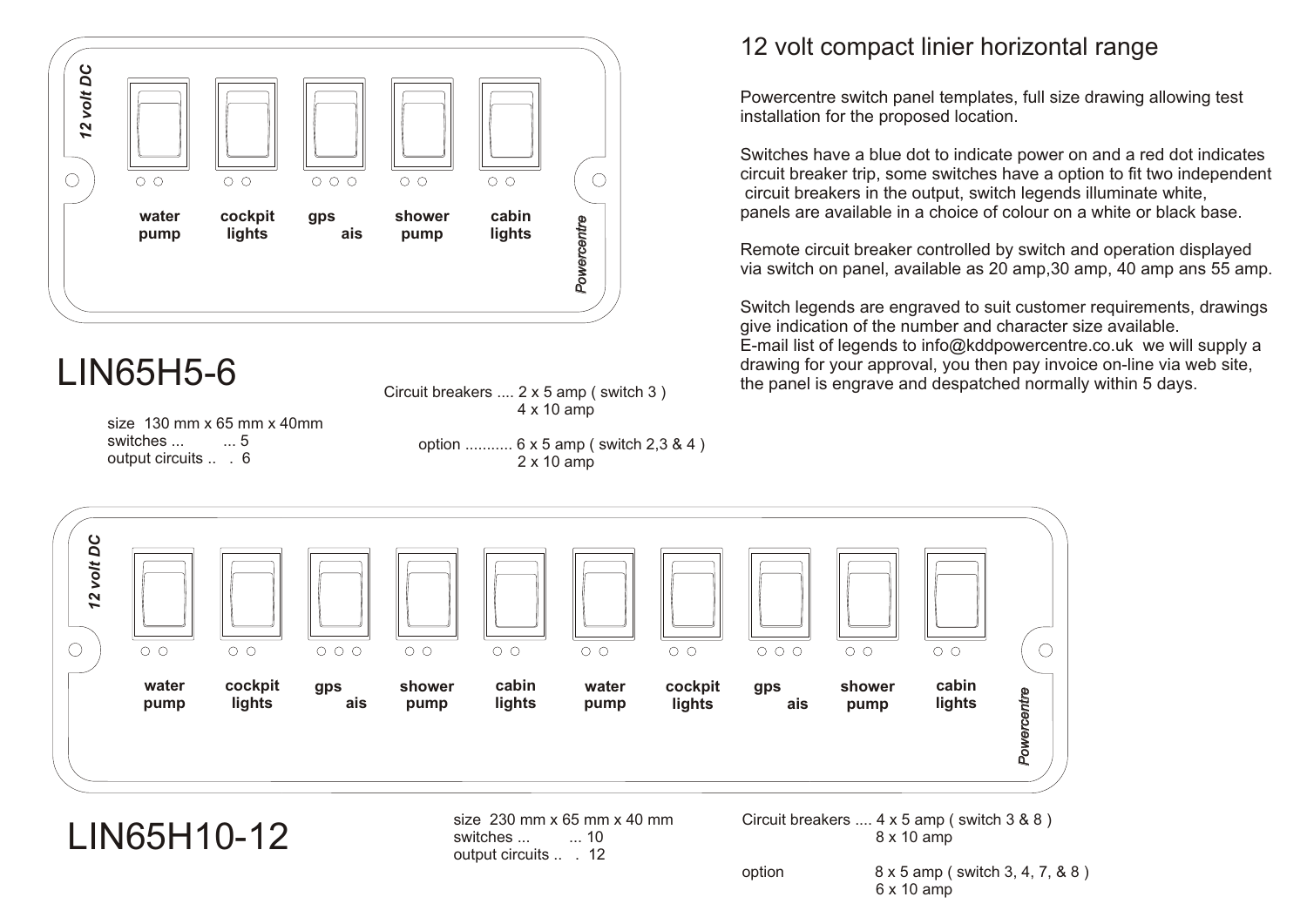

### LIN65H7-8

size 180 mm x 65 mm x 40 mm

switches ... ... 7 output circuits ... 8

Circuit breakers .... 2 x 5 amp ( switch 3 ) 4 x 10 amp 2 x 16 amp



### LIN65H12-14

size 280 mm x 65 mm x 40 mm deep<br>switches ...  $\frac{12}{12}$ switches ... output circuits .. . 14 Circuit breakers .... 4 x 5 amp ( switch 3 & 8 ) 8 x 10 amp 2 x 16 amp option ........... 6 x 5 amp ( switch 3, 4 & 8 ) 7 x 10 amp 2 x 16 amp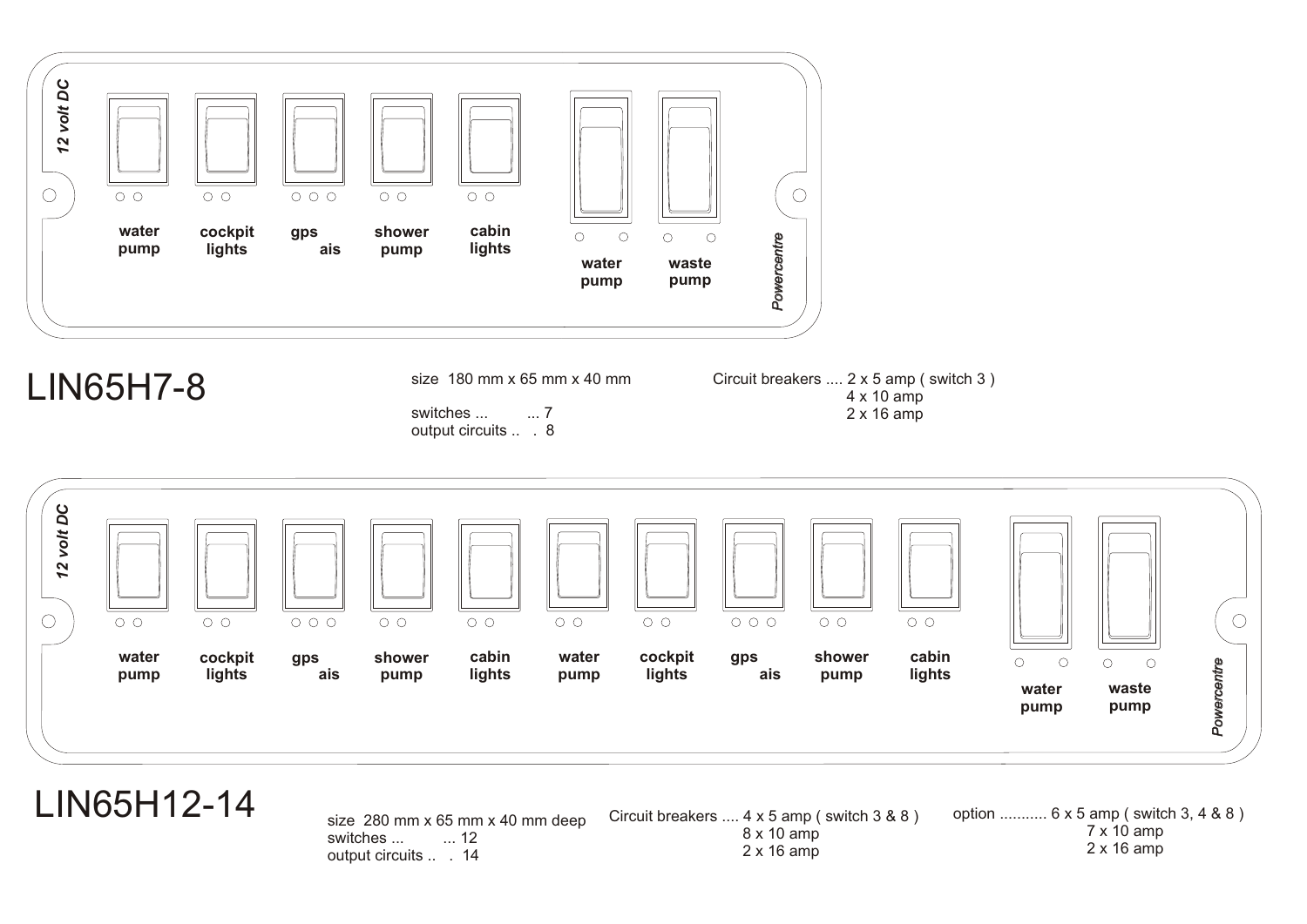

### LIN65H10-12-2B

Circuit breakers .... 4 x 5 amp ( switch 3 & 8 ) 8 x 10 amp

size 280 mm x 65 mm x switches ... .... 10 output circuits .. . 12

 option ........... 8 x 5 amp ( switch 2,3 & 8,9 ) 6 x 10 amp

display ... voltage for two battery banks, battery capacity, indication low voltage level indication. hi voltage alarm ... net amps, charge/ discharge to service battery.

Option for VSR, 100 or 200 amp which includes power shunt and all voltage pick-ups for connections to display.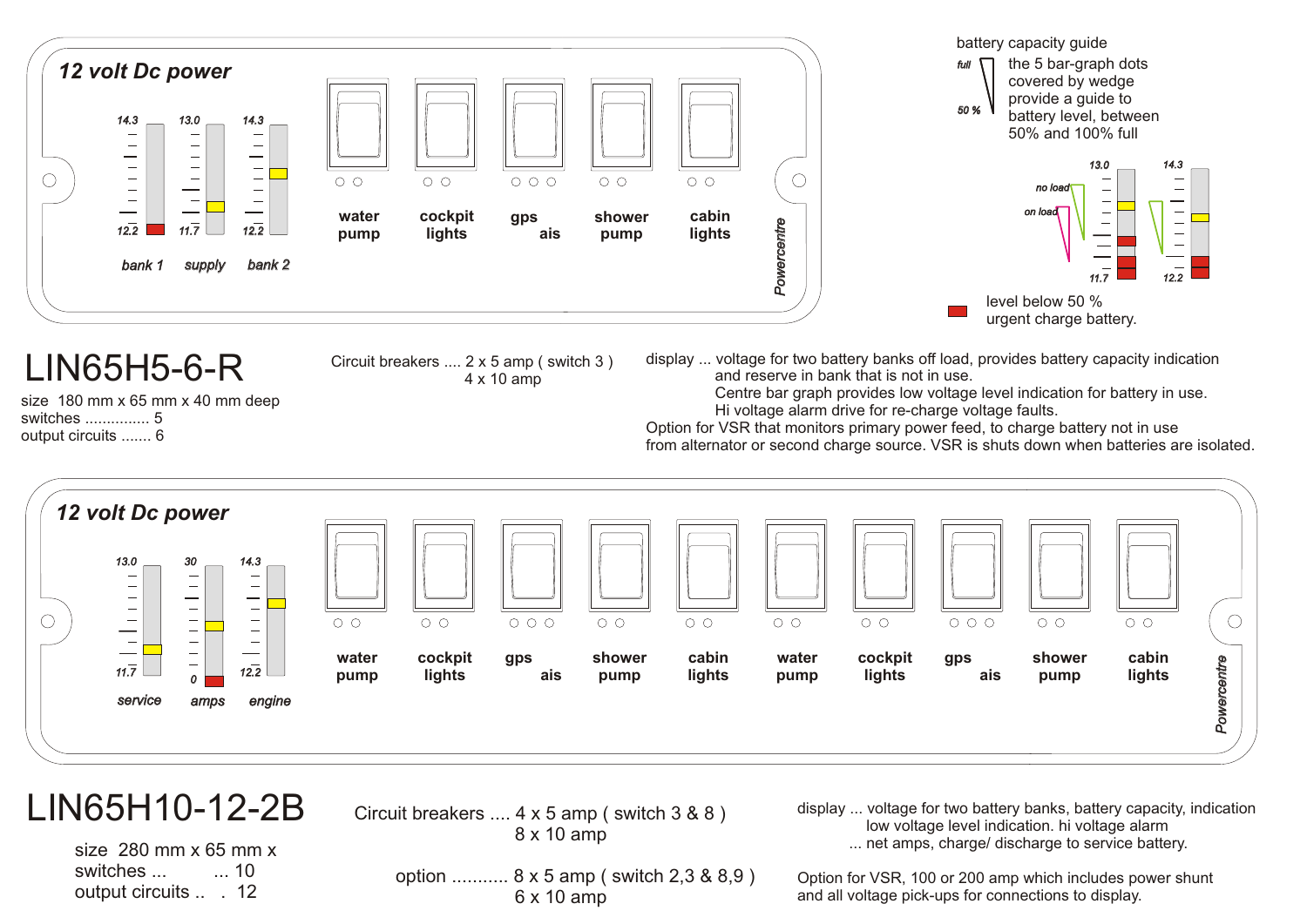

## LIN65H7-8-2B

Circuit breakers .... 2 x 5 amp ( switch 3 ) 4 x 10 amp 2 x 16 amp

size 230 mm x 65 mm x 40 mm deep switches ... ..... 7 output circuits .. x 8

display ... voltage for two battery banks off load, provides battery capacity indication and reserve in bank that is not in use.

 Centre bar graph provides low voltage level indication for battery in use. Hi voltage alarm drive for re-charge voltage faults.

Option for VSR that monitors primary power feed, to charge battery not in use from alternator or second charge source. VSR is shuts down when batteries are isolated.



## LIN65H7-8-2D

Circuit breakers .... 2 x 5 amp ( switch 3 ) 4 x 10 amp 2 x 16 amp

display ... blue seven segment showing voltage for two battery banks. ... net amps, charge/ discharge to service battery with polarity ind.

Option for VSR, 100 or 200 amp which includes power shunt and all voltage pick-ups for connections to display.

size 255 mm x 65 mm x 48 mm deep switches ... .... 7 output circuits .. x 8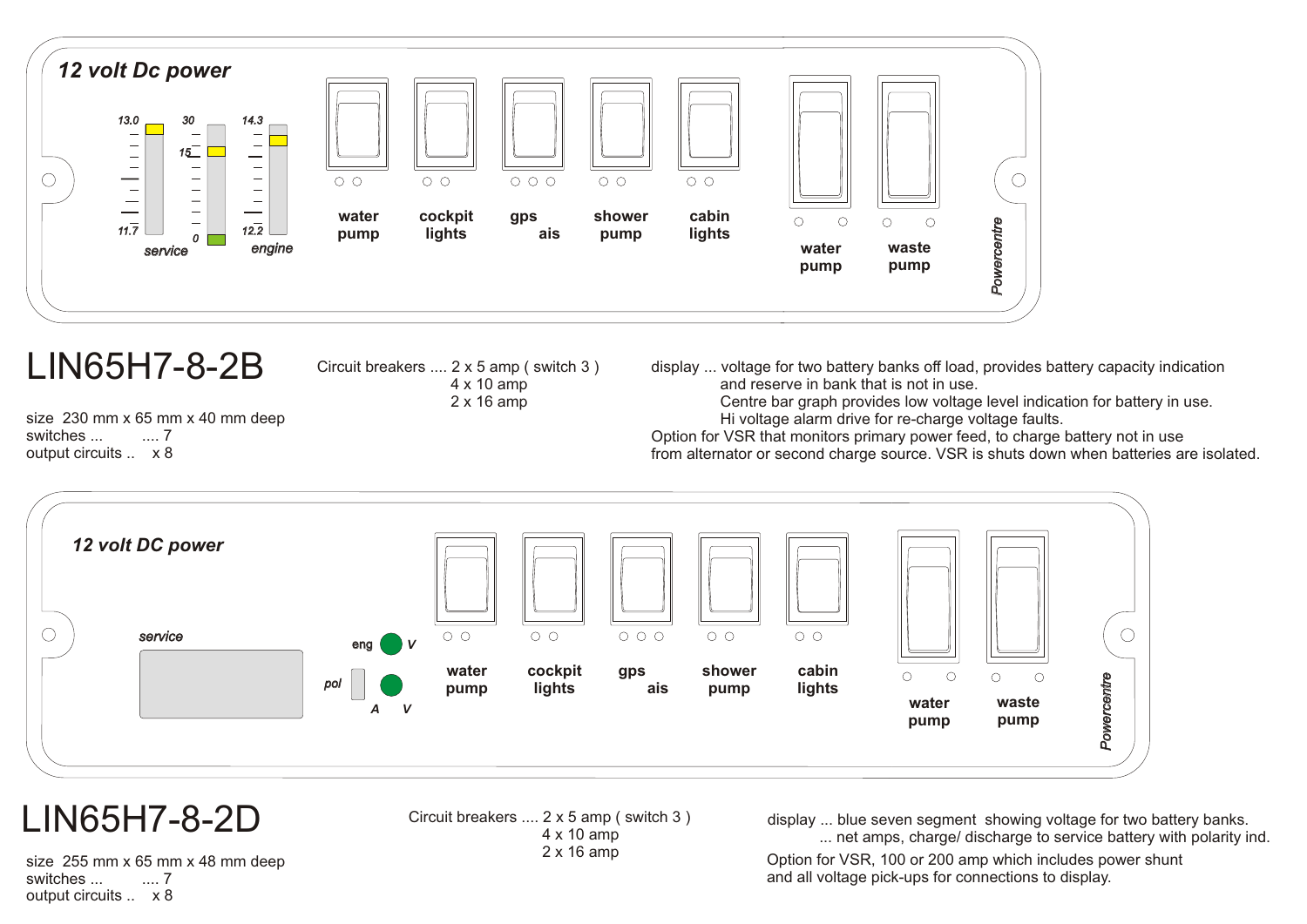

# LIN65H12-14-2BW LIN65H12-14-2D

size 105 mm x 65 mm x 48 mm deep

display ... 3 x 10 dot bar graphs with amps polarity indicator.

voltage for two battery banks, battery capacity, low level indication. hi volt alarm

- ... net amps, charge/ discharge to service battery.
- ... fresh water tank level displayed on ammeter bar-graph display

emergency link start interface for *Powercentre* VSR split charge



display ... blue seven segment showing voltage for two battery banks. ... net amps, charge/ discharge to service battery with polarity ind.

Option for VSR, 100 or 200 amp which includes power shunt and all voltage pick-ups for connections to display. Option 2, include bow battery in VSR charge and monitoring system



**OR**

output circuits .. . 14

2 x 16 amp

2 x 16 amp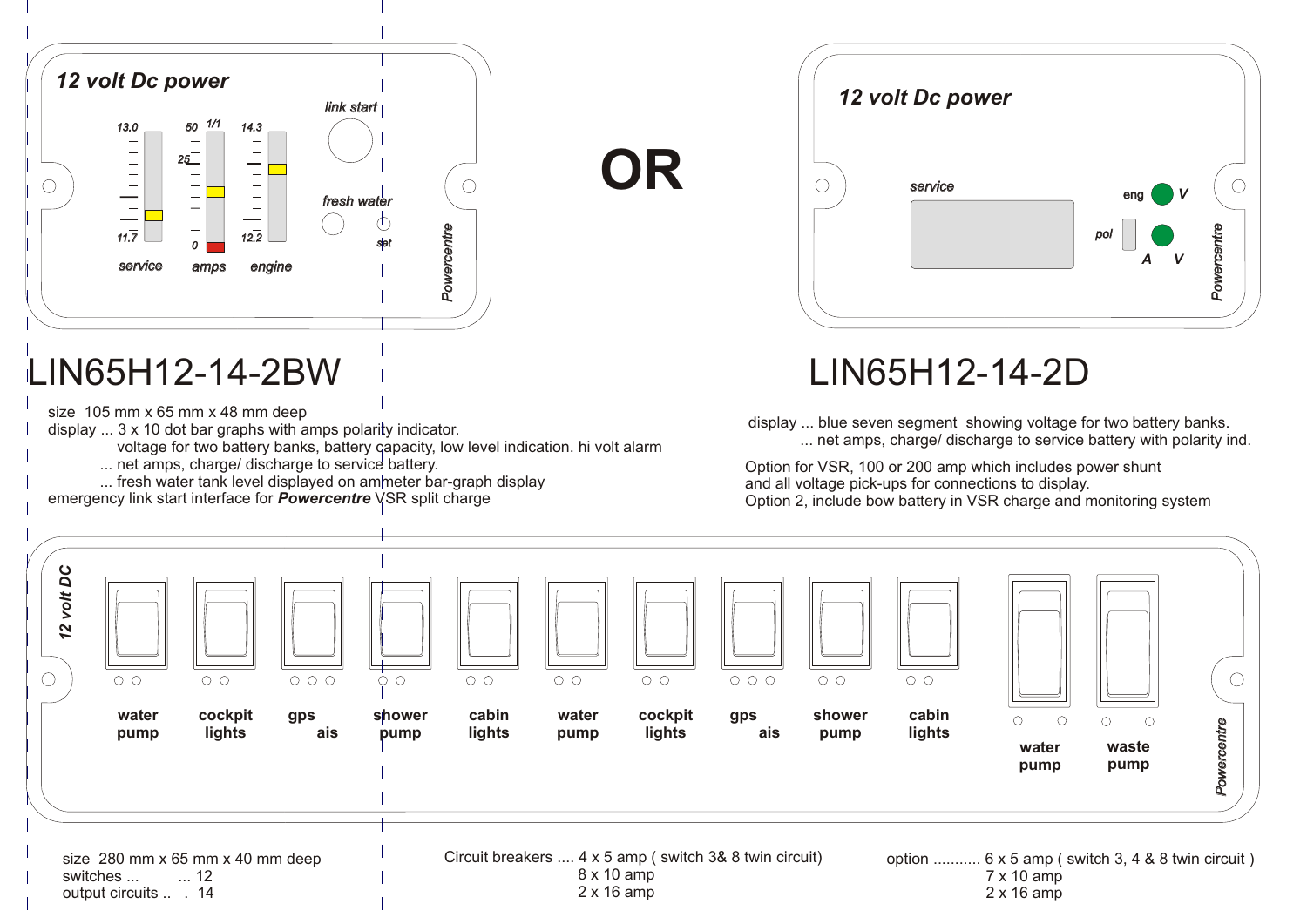

## LIN65V5-6

Circuit breakers .... 2 x 5 amp ( switch 3 ) 4 x 10 amp

switches ... ... 5 output circuits .. . 6

 option ........... 6 x 5 amp ( switch 2,3 & 4 ) 2 x 10 amp

### 12 volt compact linier vertical range

Powercentre switch panel templates, full size drawing allowing test installation for the proposed location.

Switches have a blue dot to indicate power on and a red dot indicates circuit breaker trip, certain switches have tf the option to fit twin circuit beakers. Allowing two indpentat supplies from one itch.switch legends illuminate white, panel s are available in a choice of colour on a white or black base.

Switch legends are engraved to suit customer requirements, drawings give indication of the number and character size available. E-mail list of legends to info@kddpowercentre.co.uk we will supply a drawing for your approval, you then pay invoice on-line via web site, size 130 mm x 65 mm x 40mm the panel is engrave and despatched normally within 5 days. Remote circuit breaker controlled by switch and operation displayed via switch on panel, available as 20 amp,30 amp, 40 amp ans 55 amp.



## LIN65V10-12

size 230 mm x 65 mm x 40 mm switches ... .... 10 output circuits .... 12

Circuit breakers .... 4 x 5 amp ( switch 3 & 8 ) 8 x 10 amp

option 8 x 5 amp ( switch 3, 4, 7, & 8 ) 6 x 10 amp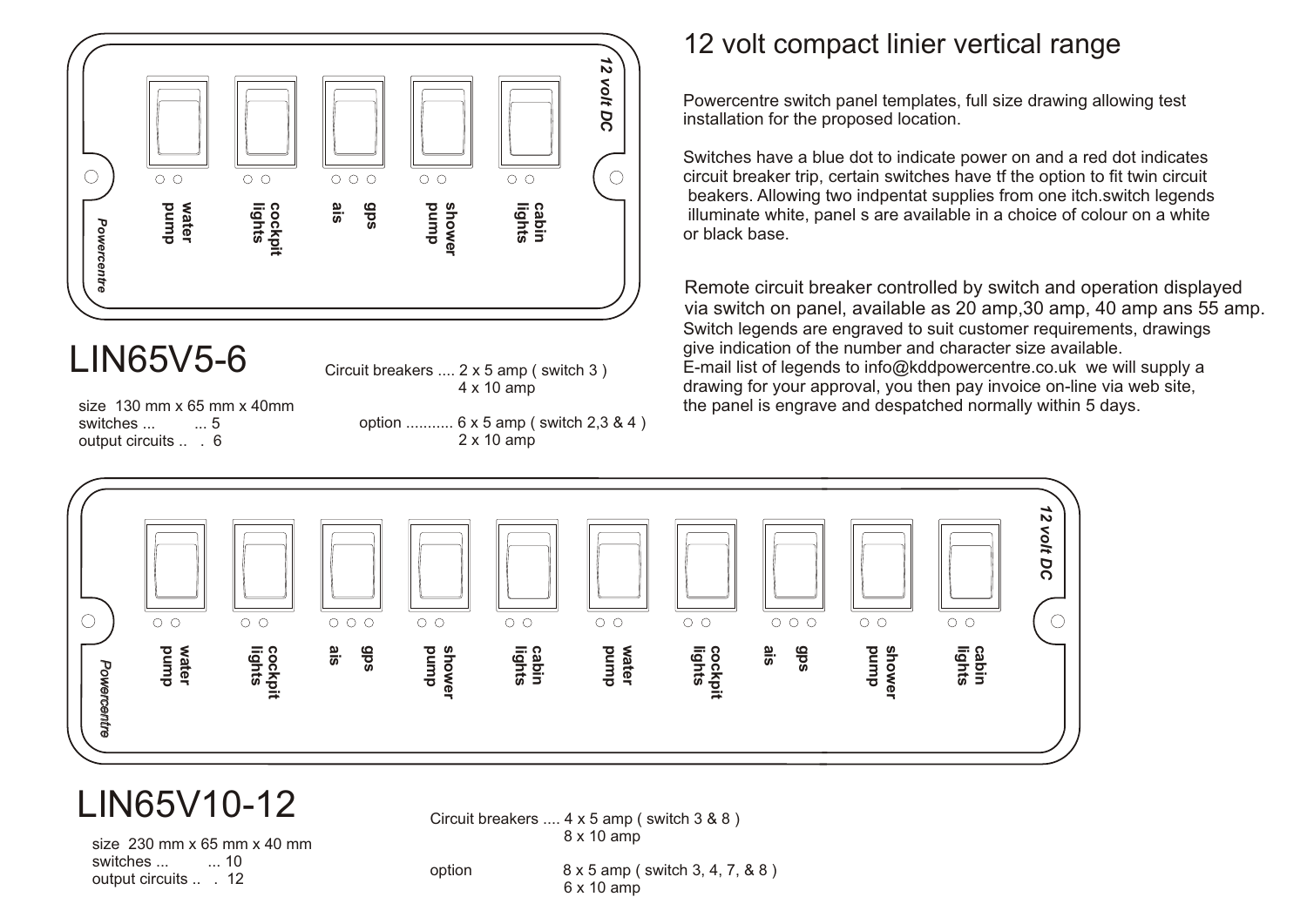

### LIN65V7-8

size 180 mm x 65 mm x 40 mm

switches ... ... 7 output circuits ... 8 Circuit breakers .... 2 x 5 amp ( switch 3 ) 4 x 10 amp 2 x 16 amp



LIN65V12-14

size 280 mm x 65 mm x 40 mm deep<br>switches ...  $\qquad \dots$  12 switches ... output circuits .... 14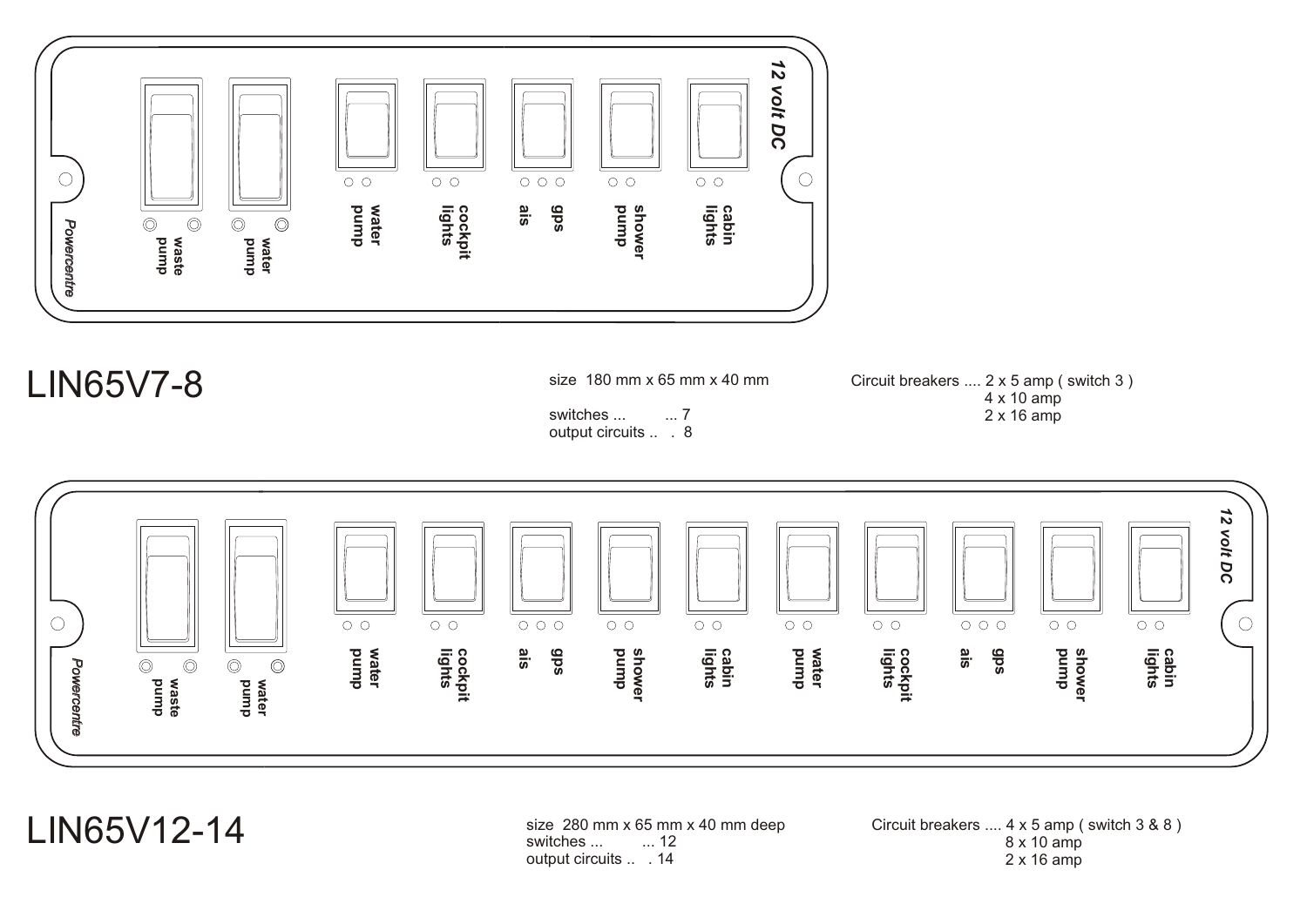

### LIN65V5-6-R

size 180 mm x 65 mm x 40 mm deep switches ............... 5 output circuits ....... 6

Circuit breakers .... 2 x 5 amp ( switch 3 ) 4 x 10 amp

display ... voltage for two battery banks off load, battery capacity indication low voltage level indication for battery in use. hi voltage alarm drive.



### LIN65H7-8-2B

size 280 mm x 65 mm x 40 mm deep<br>switches ...  $\frac{1}{2}$  ... 7 switches ... output circuits .... 8

Circuit breakers .... 2 x 5 amp ( switch 3 & 8 ) 4 x 10 amp 2 x 16 amp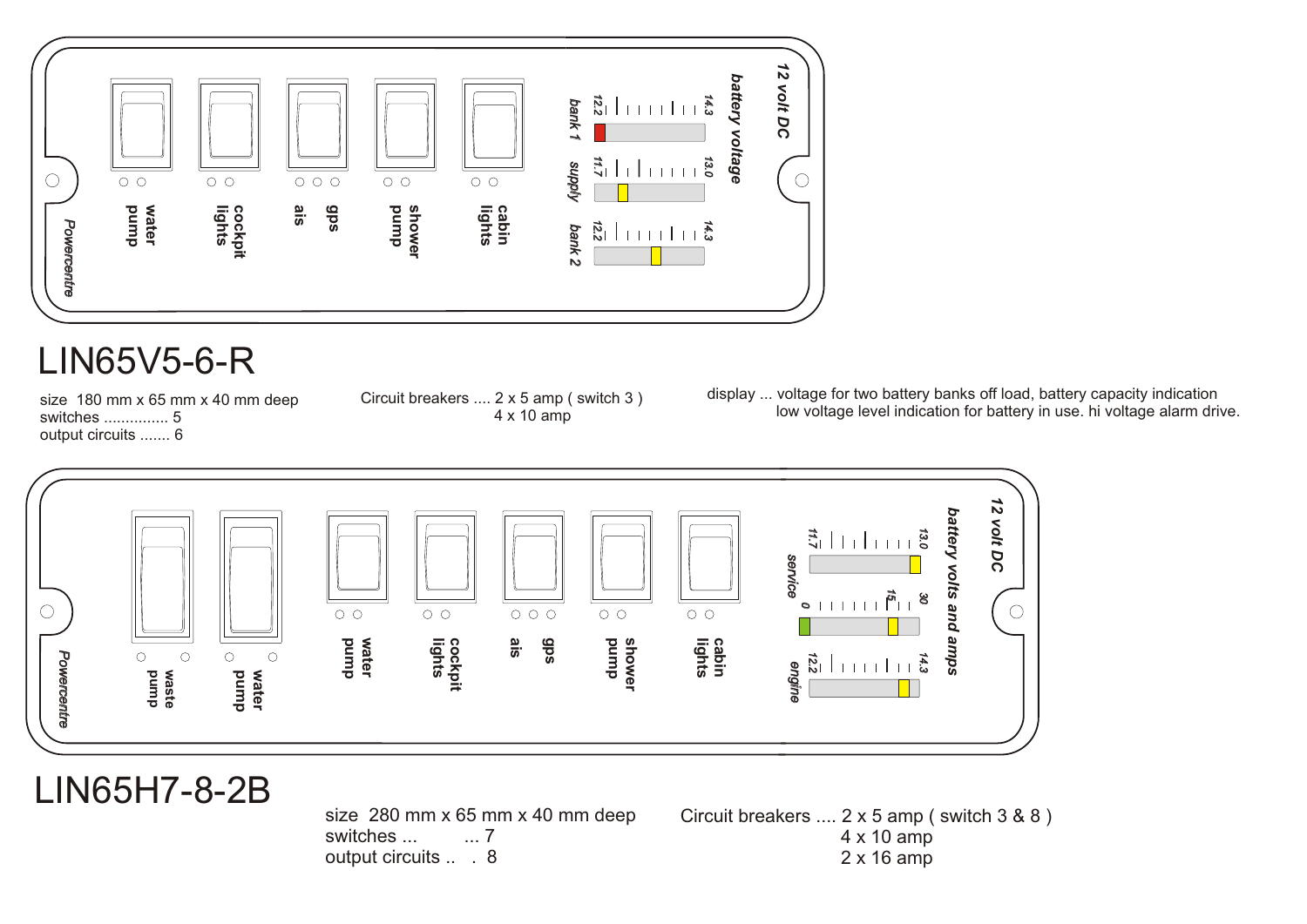

### LIN65V10-12-2B

size  $280$  mm x 65 mm x<br>switches ...  $\qquad \dots$  10 switches ... output circuits ... 12

Circuit breakers .... 4 x 5 amp ( switch 3 & 8 ) 8 x 10 amp option ........... 8 x 5 amp ( switch 2,3 & 8,9 )

6 x 10 amp

size 105 mm x 65 mm x 48 mm deep

display ... voltage for two battery banks, battery capacity,indication low voltage level indication. hi voltage alarm

... net amps, charge/ discharge to service battery.